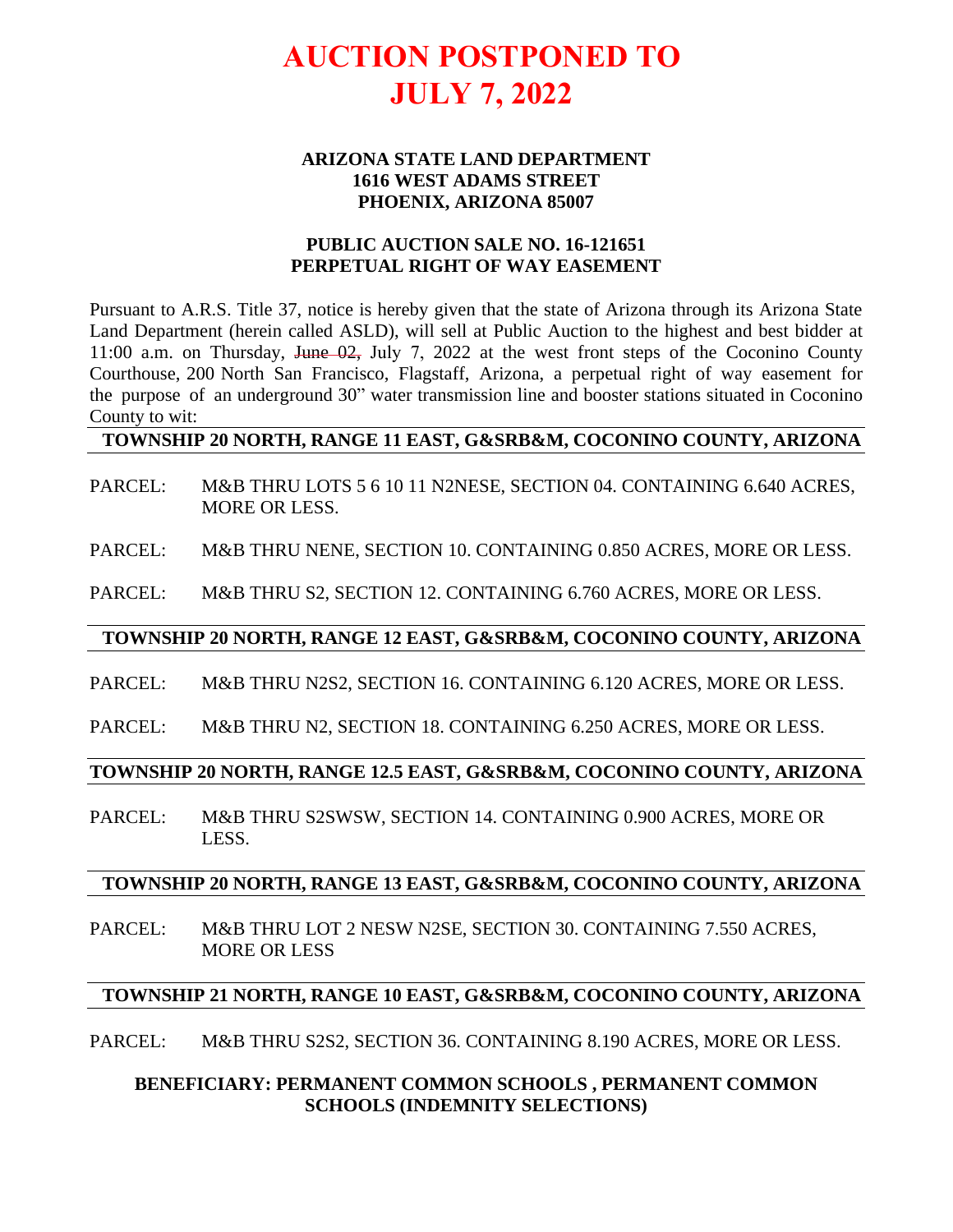For a complete legal description of the land, prospective bidders are advised to examine the right of way application file as well as all pertinent files of ASLD.

Said right of way easement has been valued at \$45,854.00 and consists of 43.26 acres, more or less.

Additional requirements and conditions of this right of way are available and may be viewed at the Arizona State Land Department, 1616 West Adams Street, Phoenix, Arizona.

The complete file associated with the described land is open to public inspection at the ASLD, 1616 West Adams Street, Phoenix, Arizona, from 8:00 a.m. to 4:30 p.m., exclusive of holidays and weekends. Please direct any questions regarding this Public Auction to the Rights of Way Section of the Real Estate Division of ASLD at (602) 542-4098. This auction notice is available on the ASLD's web site at *www.azland.gov.*

Each potential bidder must show ASLD's representative a cashier's check made payable to the Arizona State Land Department in the amount specified under Terms of Sale Paragraph (A) below.

## **TERMS OF SALE:**

**(A)** *At the time of sale* the successful bidder must pay the following by a cashier's check: **(1)** The value of the right of way, which is \$45,584.00; **(2)** A Selling and Administrative Fee of 3% of the value of the right of way, which is \$1,367.52; **(3)** Reimbursable Estimated Advertising Fee, which is \$2,500.00; **(4)** Reimbursable Appraisal Fee, which is \$6,500.00. The total amount due at the time of sale is \$55,951.52 (less \$7,000.00 if the successful bidder is the applicant for a total amount due of \$48,951.52).

**(B)** Within 30 days after the auction date the successful bidder must pay the full balance of the amount bid for the right of way and pay a Selling and Administrative Fee of 3% of the purchase price for the right of way less the amount paid under (A)(2) above.

**(C)** Within 30 days after the auction date the successful bidder shall be required to pay the actual legal advertising cost, less the amount paid under (A)(3) above.

### **BIDDING INFORMATION:**

**(A)** The time of sale shall be deemed to be the time of declaration of the highest and best bidder. The bidding will begin at the total value of the right of way. A bid for less than the value of the right of way easement or by a party who has not inspected the right of way and/or the associated files and records of ASLD will not be considered.

**(B)** All bidders must sign an affidavit stating that they have undertaken due diligence in preparation for the auction and that their representative is authorized to bid and bind the bidder. It is the bidder's responsibility to research the records of local jurisdictions and public agencies regarding this property.

**(C)** Pursuant to A.R.S. §37-240(B), the successful bidder must be authorized to transact business in the state of Arizona no later than ten (10) business days after the auction. The successful bidder must sign an affidavit stating it is the successful bidder and sign a Certification Statement pursuant to A.R.S. Title 37 and the Rules of ASLD.